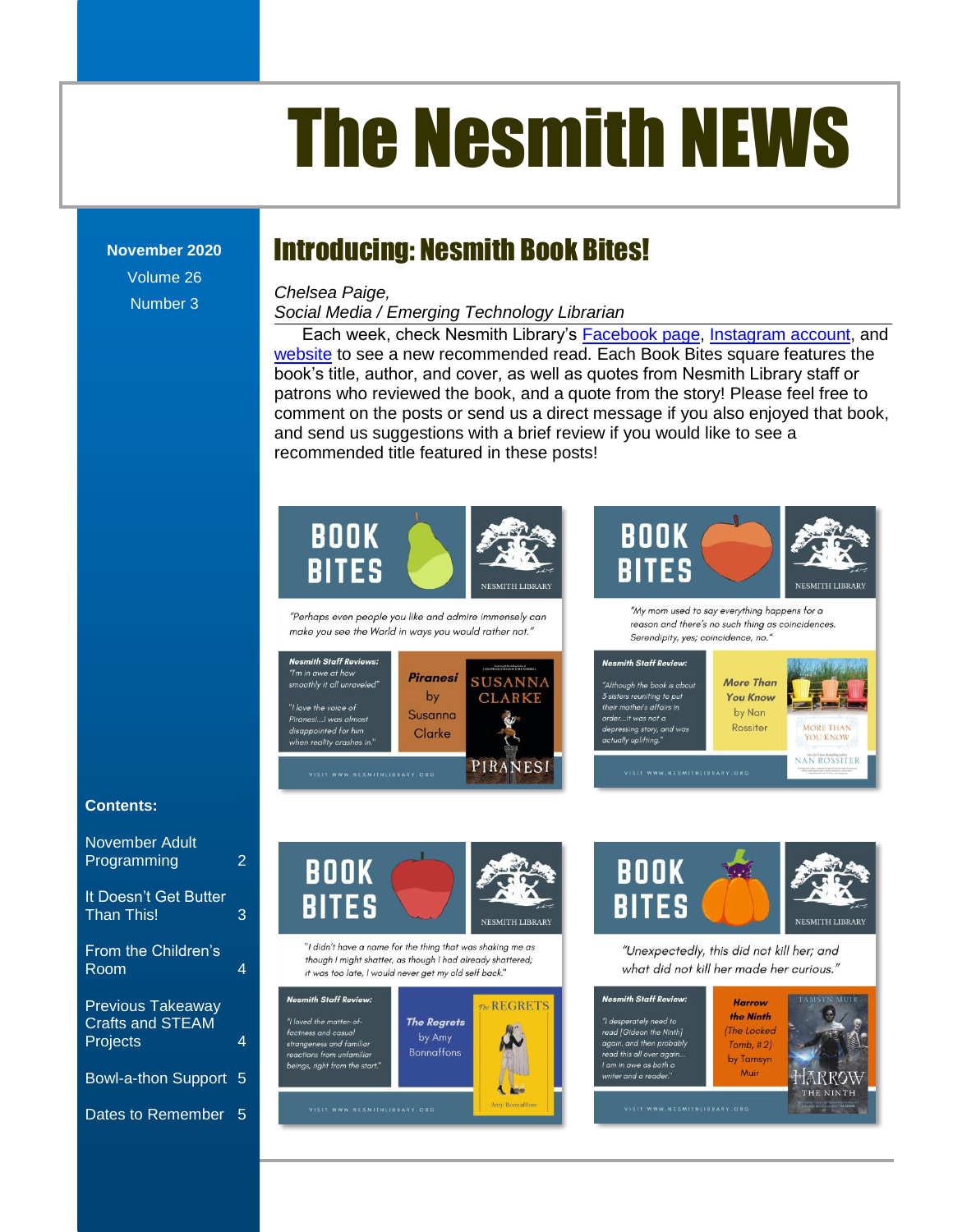### November Adult Programming

### *Maria Schroeter,*

*Adult Programming Librarian*

**It's November! Time to think** about Thanksgiving dinner, and soon after that, decorating our homes for the holidays!



We'll be continuing with virtual programming, except for the Nesmith Library Book Group, hardy souls that they are, who will meet outside at least one more time. This month, due to Veterans Day, we'll be meeting a day later than usual on Thursday, November 12 at 5:30 p.m. And yes, it will be dark (but we have outside lighting), and yes, it will be chilly (but not that chilly, according to the long-range forecast), so please dress warmly and bring a lap blanket, if you wish. Oh, and don't forget your mask, please! This month we've been reading *Little Fires Everywhere* by Celeste Ng. If you didn't have a chance to read the book, no worries! Come to the meeting and start with our next book (title to be revealed shortly!) and mark your calendar; we typically meet every s

2<sup>nd</sup> Wednesday of the month at 6:30 p.m. In order to participate, card or a card from one of the libraries in our consortium, you need to be over the age of 16, and you must register. Email me at

### **Stress Relief Giveaway**



With all of our votes submitted. it seems like a good time to take a Toddler Story Time [..............................................................................................................................](file:///C:/Users/Joyce/Documents/Nesmith/2013/Feb%202013/NN02_13.doc%23_Toc347430587)**Error! Bookmark not defined.** deep breath and take a stress relief New Non-Fiction Titles in the Children's Room [...................................................................................](file:///C:/Users/Joyce/Documents/Nesmith/2013/Feb%202013/NN02_13.doc%23_Toc347430588)**Error! Bookmark not defined. Expending durban of the contract of the contract of the contract of the contract of the contract of the contract of the contract of the contract of the contract of the contract of the contract of the contract of the contr** results! Inside this adult takeaway bag you'll find chocolate, a justadd-water painting page, a paintbrush, a stress-relief ball, a positive affirmation card, and a book mark to color! This giveaway is for ages 18 and up. Visit anytime during curbside hours (10:00 a.m. to 7:00 p.m.) starting on Wednesday, November 4, to pick up your bag while supplies last! Call us at 432-7154 when you are at the library, and we will put the bag out on the curbside borrowing table for you. **FROM THE CHILDREN'S ROOM: FEBRUARY 2006** 

### **Holiday Pies (Virtual)**

The holidays are right around the corner, and soon our baking sheets and pans will be going into overdrive! But maybe you're not sure how to make your own pie crust. Or are you wondering if there are any tips and tricks to baking

**Nesmith Library Book Group** need to be over the age of 16, and these questions! Liz will show us after that, decorating our exployment have a Nesmith Library h.m. when we welcome back the W YORK TIMES BESTSELLER [mschroeter@nesmithlibrary.org](mailto:mschroeter@nesmithlibrary.org) or pie crust and one filling away. She From the Children's Room: February 2002. The Children's Room: February 2003. The Children's Room: February 2003. The Children of Bookmark of Bookmark not defined at the library to register. Will share her favorite pie-doug the perfect pie? Join us (virtually) ut Thanksgiving dinner, and 6:30 p.m. In order to participate, on Monday, November 16 at 6:00 p.m. when we welcome back the ally that, decertainly cance the card or a card from one of the always popular Liz Barbour from S for the Holidays!<br>libraries in our consortium, you The Creative Feast to help us with these questions! Liz will show us That a delicious holiday pie is one was well as well as a vou must register. Email me at that a delicious holiday pie is one pie crust and one filling away. She will share her favorite pie-dough an the at the library to register. Will share her lavoille ple-dodgin<br>recipe so we can create a perfect, **Example 1 Property Contracts Stress Relief Giveaway** flaky crust every time we bake a pie. Then we will use that crust when learning how to make a holiday pie and a beautiful holiday tart. ibranes in our consortium, you he had the Creative Feast to help us with New Non-Fiction Titles in the Children's Room [...................................................................................](file:///C:/Users/Joyce/Documents/Nesmith/2013/Feb%202013/NN02_13.doc%23_Toc347430558)**Error! Bookmark not defined.**



Liz Barbour has been cooking professionally in the Boston area since 1992 and started The Creative Feast in 2004. Liz's cooking demonstrations and recipes have been featured on *New Hampshire Chronicle*, Channel 9's "Cooks Corner" and in various publications including *New Hampshire Magazine*. In 2017 Liz published her first cookbook *Beautifully Delicious: Cooking with Herbs & Edible Flowers*.

This online Zoom program is for ages 16 and up, and registration is required. Register online by visiting [www.nesmithlibrary.org/](http://www.nesmithlibrary.org/calendar) [calendar.](http://www.nesmithlibrary.org/calendar) After registering, you will receive a confirmation email containing information about joining the webinar. Thank you to the Friends of the Library of Windham for generously sponsoring this program!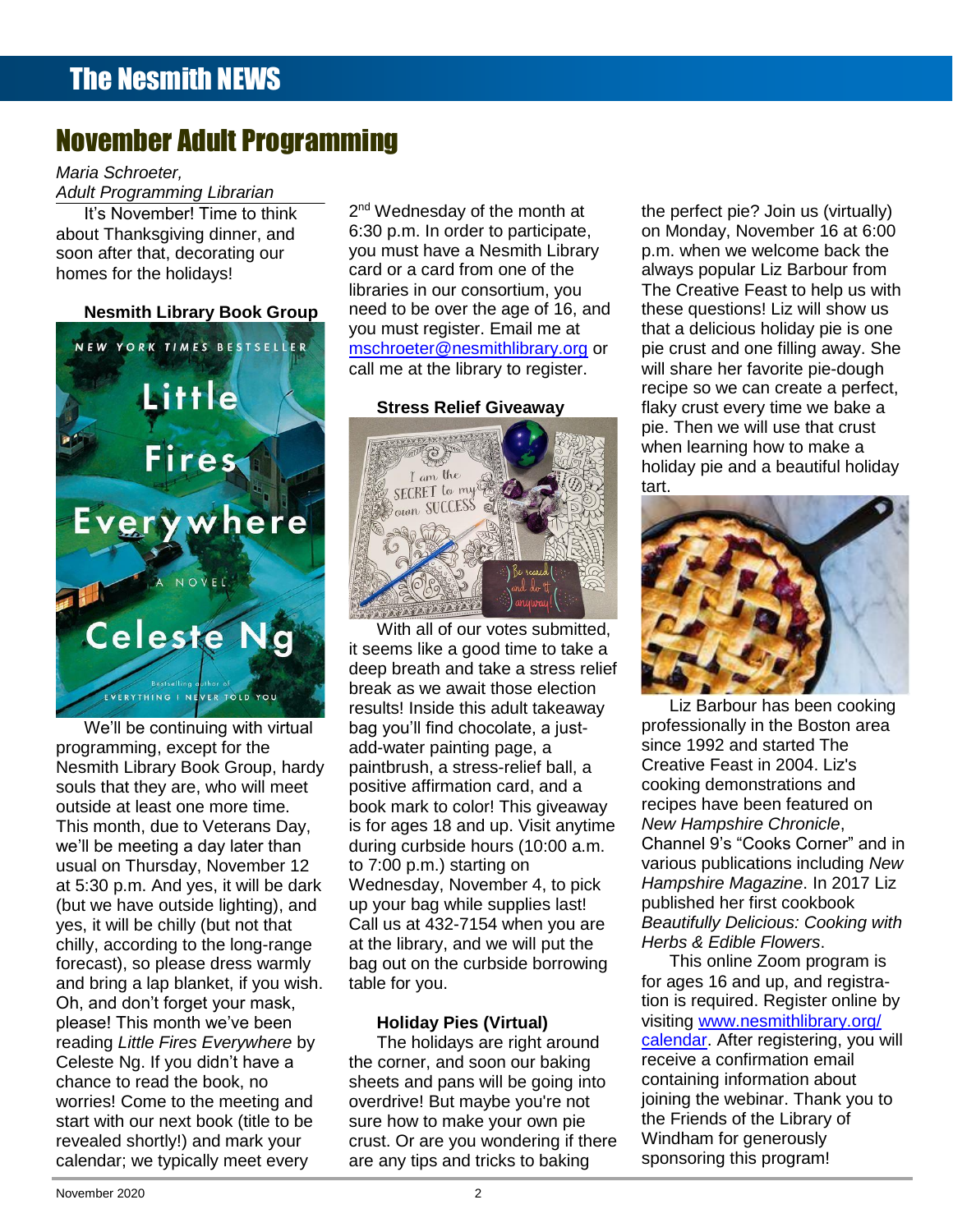### The Nesmith NEWS

Here's a sneak peek as to what we'll be offering for adult programs in December: Gift Tag Takeaway Craft on December 1, Steve Hale returns on December 2 with the virtual program, "Winter Backyard Birds," Nesmith Book Group will meet on December 9, and on

December 16 a truly special virtual program called "'Twas the Night Before Christmas: American Christmas Traditions" presented by Martina Mathisen (look up her promo video on YouTube)! Check our website calendar for more registration details in the upcoming

weeks.

If you have any questions about registration for any of these adult programs, please call the Nesmith Library at 432-7154 or email Adult Programming Librarian, Maria at [mschroeter@nesmith](mailto:mschroeter@nesmithlibrary.org) [library.org.](mailto:mschroeter@nesmithlibrary.org)

### It Doesn't Get Butter Than This!

*Molly Pevna,*

*Youth Services Librarian*

It's almost turkey time and I'm all about that baste! November is bringing the cold outside, but the teen area is bringing in the heat.

We have **November Teen Takeaway Bags** on Wednesday, November 4. They'll have as always a special goodie and activity inside. They can be picked up during curbside hours, 10:00 a.m. to 7:00 p.m.



Also that week on Friday, November 6 at 6:00 p.m., we'll be having our second **Houseparty Meetup**! Houseparty is an app (it can also be accessed through a browser on a PC) that allows you to video chat while playing games like UNO and Heads Up! To join us, add Molly @missmollyro.



You can also get ready for a cozy Thanksgiving break with our **What's the Stitch Kits** on Tuesday, November 24. These cute embroidery kits will have everything you need and are great for beginners and seasoned stitchers alike. They will be available to pick up during curbside hours.



Finally, we will have our **Teen Advisory Group (TAG) Meeting** the first Tuesday of the month, November 3 at 6:30 p.m. via Zoom.



For more information about how to join TAG, visit our website or email Molly. Don't forget, we're always available to help out with any hurdles you might be facing during remote or hybrid learning. For more information or questions, email

Molly at [mpevna@nesmithlibrary.](mailto:mpevna@nesmithlibrary.org) [org.](mailto:mpevna@nesmithlibrary.org)

For the kids: We will be having our last **Preschool Storytime** of the session on Thursday, November 5 at 10:30 a.m. via Zoom. Check out our website to register. We will be starting back up again in December!



Get creative with our **Children's Takeaway Crafts** every Monday. Visit anytime during curbside hours (10:00 a.m. to 7:00 p.m.) to pick up a kit, while supplies last. Call us at 432-7154 when you are at the library, and we will put the kit out on the curbside borrowing table for you. No registration necessary. For children

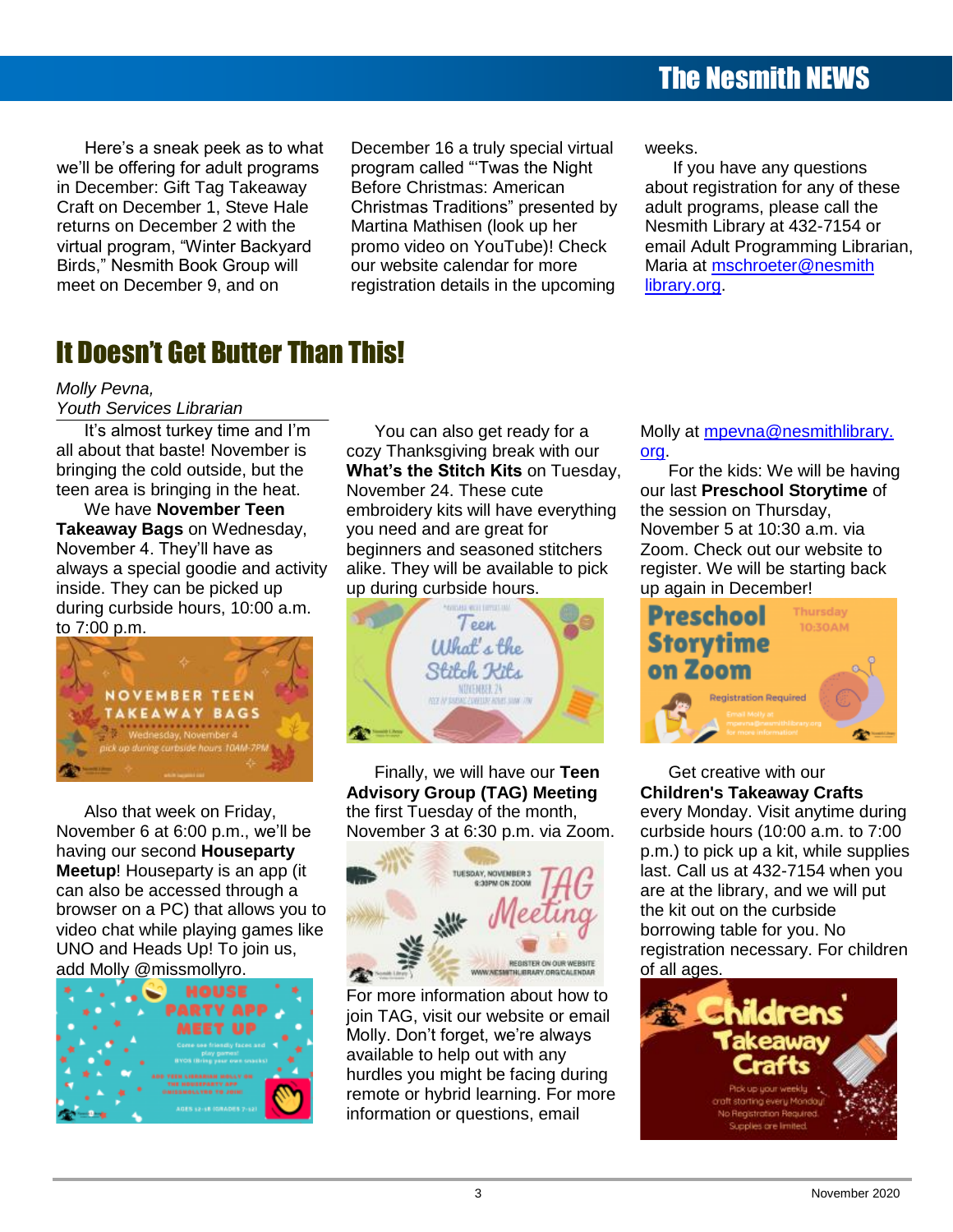### From the Children's Room

<u>Product</u> 21 *Azra Palo, Head of Youth Services*

#### **Storytime Announcement!**



storytime with special kits, including of November for storytime kits! Each month we will provide families of baby, toddler, and preschool Youth Services Azra Palo [apalo@nesmithlibrary.org.](mailto:apalo@nesmithlibrary.org)

#### **November Takeaways**



The Nesmith Library will continue our very popular takeaway crafts in November! Each kit will have a fall theme and while there is no registration, these kits go fast! No registration required. All ages. Available on Mondays from 10:00

a.m. while supplies last. Questions? Email our Head of Youth Services Azra Palo [apalo@nesmithlibrary.org](mailto:apalo@nesmithlibrary.org) for more information.

### **Special Thanksgiving Takeaway**



November 23 from 10:00 a.m., while supplies last. Questions? Email our Head of Youth Services Azra Palo [apalo@nesmithlibrary.](mailto:apalo@nesmithlibrary.org) [org](mailto:apalo@nesmithlibrary.org) for more information.

**Virtual November Steam Takeaway** In October, our STEAM

**Storytime Announcement!** a.m. while supplies last. The families made light-up pool noodle **Example 20** Questions? Email our Head of **Example 1** pumpkins, and November will be no Dreams [................................................................................................................................................](file:///C:/Users/Joyce/Documents/Nesmith/2013/Feb%202013/NN02_13.doc%23_Toc347430550)**Error! Bookmark not defined.** different in terms of fun! Register **EXECUTE: EXECUTE:** apalo@nesmithlibrary.org for for a craft kit to pick up on Monday, **OR ITIME WE more information.** November 16 and join us on The Reference Corner: Political and Political and Political and Political and Political and Political and Political and Political and Political and Political and Political and Political and Political and Political and Poli Upcoming Young Adult Events [............................................................................................................](file:///C:/Users/Joyce/Documents/Nesmith/2013/Feb%202013/NN02_13.doc%23_Toc347430554)**Error! Bookmark not defined.** Thursday, November 19 via Zoom **Take the Digital Challenge.** Special Thanksgiving to show off your special creations. [From the Children's Room: February Vacation Programs](file:///C:/Users/Joyce/Documents/Nesmith/2013/Feb%202013/NN02_13.doc%23_Toc347430556) ...................................................................**Error! Bookmark not defined.** Questions? Email our Head of Toddler Story Time [..............................................................................................................................](file:///C:/Users/Joyce/Documents/Nesmith/2013/Feb%202013/NN02_13.doc%23_Toc347430557)**Error! Bookmark not defined.** Youth Services Azra Palo New Non-Fiction Titles in the Children's Room [...................................................................................](file:///C:/Users/Joyce/Documents/Nesmith/2013/Feb%202013/NN02_13.doc%23_Toc347430558)**Error! Bookmark not defined.** [apalo@nesmithlibrary.org](mailto:apalo@nesmithlibrary.org) for more Keep your eyes open at the end<br>
External on the end the end the end the end the end the end the end the end the end the end of the end of the end of the end of the end of the end of the end of the end of the end of the end information.



Registration required. Recommended for ages 5 and up. Takeaway kits will be available Monday, November 16 from 10:00 a.m. to 7:00 p.m. The Zoom meeting begins at 4:00 p.m. on Thursday, November 19.

### Previous Takeaway Crafts and STEAM Projects



November 2020 4 [Dates to Remember............................................................................................................................................................................](file:///C:/Users/Joyce/Documents/Nesmith/2013/Feb%202013/NN02_13.doc%23_Toc347430559) 5